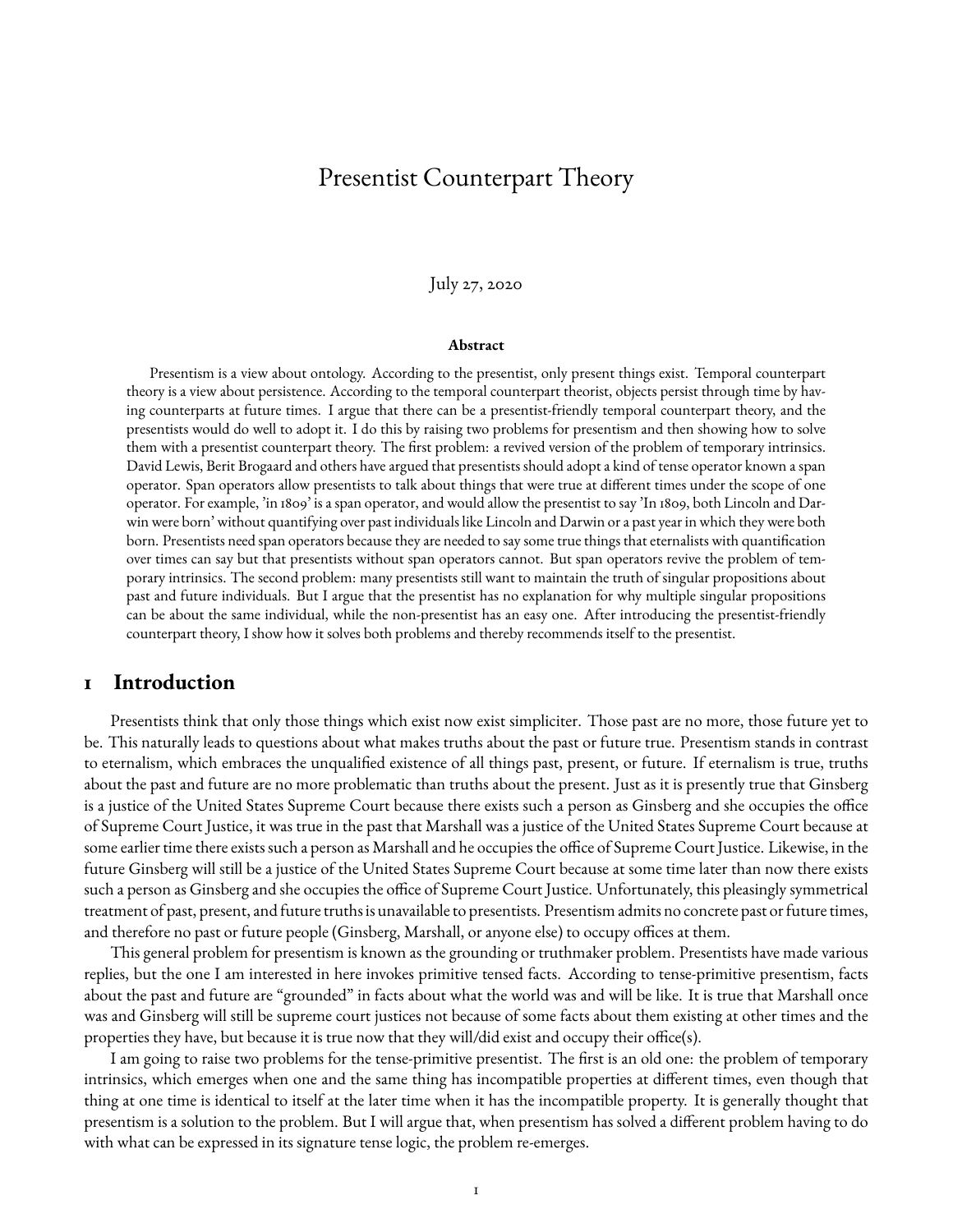The second comes from having true singular propositions about entities that do not presently exist, but did or will persist across time. To use an example: even through Caesar no longer exists, it is true that Caesar crossed the Rubicon and that Caesar conquered Gaul. We can, in general, ask why it is that two different singular propositions are about the same thing. And a typical answer would be: because singular propositions have their subjects as constituents, two singular propositions are about the same thing if they have the same subject-constituent. Presentists can't say this about wholly past or wholly future entities, which they say don't exist. And there is no clear, uncontroversial alternative for the presentist to invoke to answer the question.

After raising these issues, I will argue that the tense-primitive presentist can solve both by adopting a counterparttheoretic account of persistence through time. According to the counterpart theorist, the entities of ordinary language are instantaneous, time-bound entities (stages). It is still true that entities persist over time. But this is not because they are identical to entities that exist at other times. it is because they stand in counterpart relations to objects that exist at other times. David Lewis introduced the counterpart theory as a theory of *de re* modality in his realist system of concrete possible worlds, and Ted Sider has argued that the four-dimensionalist has an easier time with various philosophical puzzles about persistence through time when adopting it. By showing that the presentist also has tidy solutions to some difficult problems about persistence if she adopts a counterpart theory, I provide a similar argument for the presentist to adopt it.

A brief note on terminology. I will use an italicized *F* and *P* for the standard Priorean tense operators, meaning 'it was that' and 'it will that' respectively. I will use an italicized *S* as a generic span operator. When I mean to talk about, rather than assert, a proposition, I will place it in brackets  $\prec$ like this. $\succ$ .

# **2 Temporary Intrinsics**

The problem of temporary intrinsics (or of intrinsic change) arises from the common sense observation that things change their intrinsic properties.<sup>[1](#page-0-0)</sup> Consider the following story:

painted egg: there was an egg that someone painted blue. They named the egg Eggl, and Eggl was blue. Then along came someone else. They pained the egg red. When they painted the egg red, they renamed the egg Huevo. Then Huevo was red.

We can collect a few facts from the COLORED EGG story. We know that Eggl is blue, Huevo is red, and Eggl is identical to Huevo. We also know that nothing is both blue and red. Combining these facts with a standard principle governing the logic of identity - if x is identical to y, then every property of x is a property of y and *vice versa* - we get the following argument, which is an instance of the problem of temporary intrinsics.

- 1. Huevo is identical to Eggl
- 2. nothing is both Red and Blue
- 3. Huevo is red
- 4. Eggl is blue
- 5. If x is identical to y, then any property of x is a property of y
- 6. Eggl is Red and Eggl is Blue (likewise Huevo)

Presentists (and other theorists for whom merely past and future entities do not, in fact, have the properties that they did or will have) seem to have a neat way to avoid the problem. Because what is true, in an absolute and unrestricted sense, can change, they do not allow all of the premises to be true together. At first, when Eggl is Blue, it is not true that Huevo is Red. It *will* be true that Huevo is Red. But that is in the future, and things will be different then. What is true is: ≺Eggl is Blue≻ and F  $\prec$ Huevo is Red $\succ$ . But this is no contradiction, for  $\prec$ Huevo is Red $\succ$  does not follow from F  $\prec$ Huevo is Red $\succ$ . Soon enough, time passes and now  $\prec$ Huevo is Red≻ is true, but  $\prec$ Eggl is Blue≻ no longer is. It is true that  $P \prec$ Eggl

<sup>&</sup>lt;sup>1</sup>Lewis [1986] first brought the problem to light.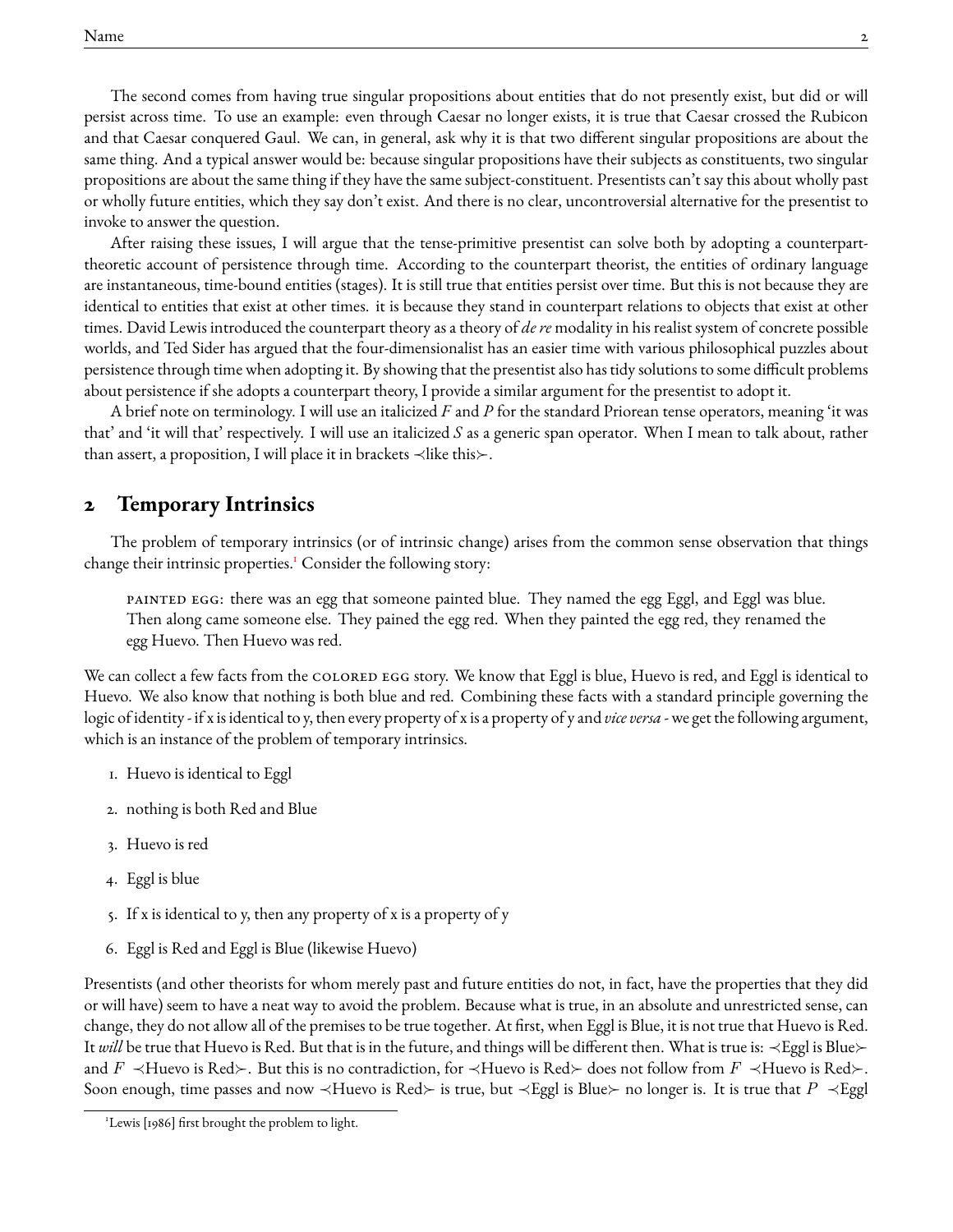is Blue≻, but ≺Eggl is Blue≻ does not follow from  $P \prec$ Eggl is Blue≻ and so what is true is now ≺Huevo is Red≻ and  $P \prec$ Eggl is Blue.≻ Since at no time are all of the premises true together, there is no contradiction.

This presentist solution is not available to eternalists or others for whom concrete future times and objects exist with the properties that they have at those times. For an eternalist, ≺Eggl is Blue≻ is not merely true at one time. It is true simpliciter. When we survey all of the things that exist (past, present, future), we find Eggl among the things that are Blue. Likewise, ≺Huevo is Red≻ is not merely true at one time. It is true simpliciter. Among all of the things that exist (past. present, future), we find Huevo among the Red things. And yet this cannot be, for none of the Red things are Blue things, yet Eggl = Huevo.

Unfortunately, this tidy solution doesn't hold up when presentism has been given the resources to solve other problems.

The presentist uses Priorean tense logic as her regimented language for talking about time. Her eternalist opponent uses a two-sorted first order quantificational logic, with quantification over both objects and times. It is well-known that quantified tense logic is expressively inferior to first order logic with quantification over times. There are things we can say by quantifying over times that we cannot say using quantified tense logic. This is even true if we restrict ourselves to models where time is linear, and allow the presentist not only the basic Priorean tense operators ('it was that,' usually synbolized  $P$ , and 'it will be that,' usually symbolized  $F$ , and their duals) but Hans Kamp's 'since' and 'until' operators, which make their language propositionally but not first-order expressively complete.<sup>[2](#page-0-0)</sup>

There has been some confusion in recent literature over what it is exactly the presentist cannot say. David Lewis [2004] suggests that the issue comes from sentences like KINGS, or more generally from numerical quantification:

kings: there have been two Kings of England named Charles.

In order to formalize sentences like kings some presentists have opted for what are known as *span operators*. [3](#page-0-0) The formal semantics of span operators can get tricky, but the basic function is fairly intuitive: span operators allow us to talk about 'chunks' of past times all together. In particular, they allow us to simulate the eternalist quantification over times in the relevant span. For example, suppose we wish to talk about the events of the first world war. We could introduce a span operator, 'during the war,' and use it to simulate eternalist quantification over 1914-18. Thus, if we wish to say'There have been at least five battles at Ypres,' instead of iterating combinations of 'past' operators and quantifiers over and over, we can use our span operator 'during the war.' Span operators are a natural tool for the presentist. Like regular tense operators, Span operators block ontological commitment. Just as regular (slice) tense operators allow us to talk about past and future objects without committing to their existence, span operators let us talk about chunks of past and future time, and anything they did/will contain, without committing ourselves to any additional ontology.

However, kings is not actually inexpressible in a tense logic using only slice operators. As Lewis originally noted, it can be done using a combination of nested tense operators and quantifiers. But Lewis thought that giving the general case of 'there have been *n* many non-simultaeneous Fs,' and in particular the infinite case, would prove too great a challenge. But recent work has shown that it can be done.[4](#page-0-0)

Nevertheless, Gabbay's theorems hold. Presentism does face an expressivity gap. The kinds of things that it cannot say, it turns out, are the sorts that happen when we need to assert the existence of identical first-order structures at different times. To use an example from Hodkinson and Reynolds:

couples: Everyone married on one day is divorced on a different day

Here we find a sentence that presentists can't capture. But it looks like they should want to. The addition of span operators should allow them to capture it - we simply need a span operator that includes both times in question.

Unfortunately, span operators bring the problem of temporary intrinsics back. Under the scope of a span operator, we can truthfully discuss a thing existing at multiple times, including times at which it has inconsistent intrinsic properties. This resurrects the problem. We will use 'during S' as a generic span operator, and then restate the argument using it. For

<sup>2</sup>Kamp's proof may be found in Kamp [1968]. The incompleteness proof may be found in Gabbay [1981], For further discussion and summary see Hodkinson and Reynolds [2006], pp. 693-6.

<sup>3</sup>Lewis [2004] suggests this course but raises some doubts for it, while Brogaard [2007] and Bourne [2007] embrace it.

<sup>4</sup>Tallent and Ingram [Forthcoming] work through this kind of example in detail.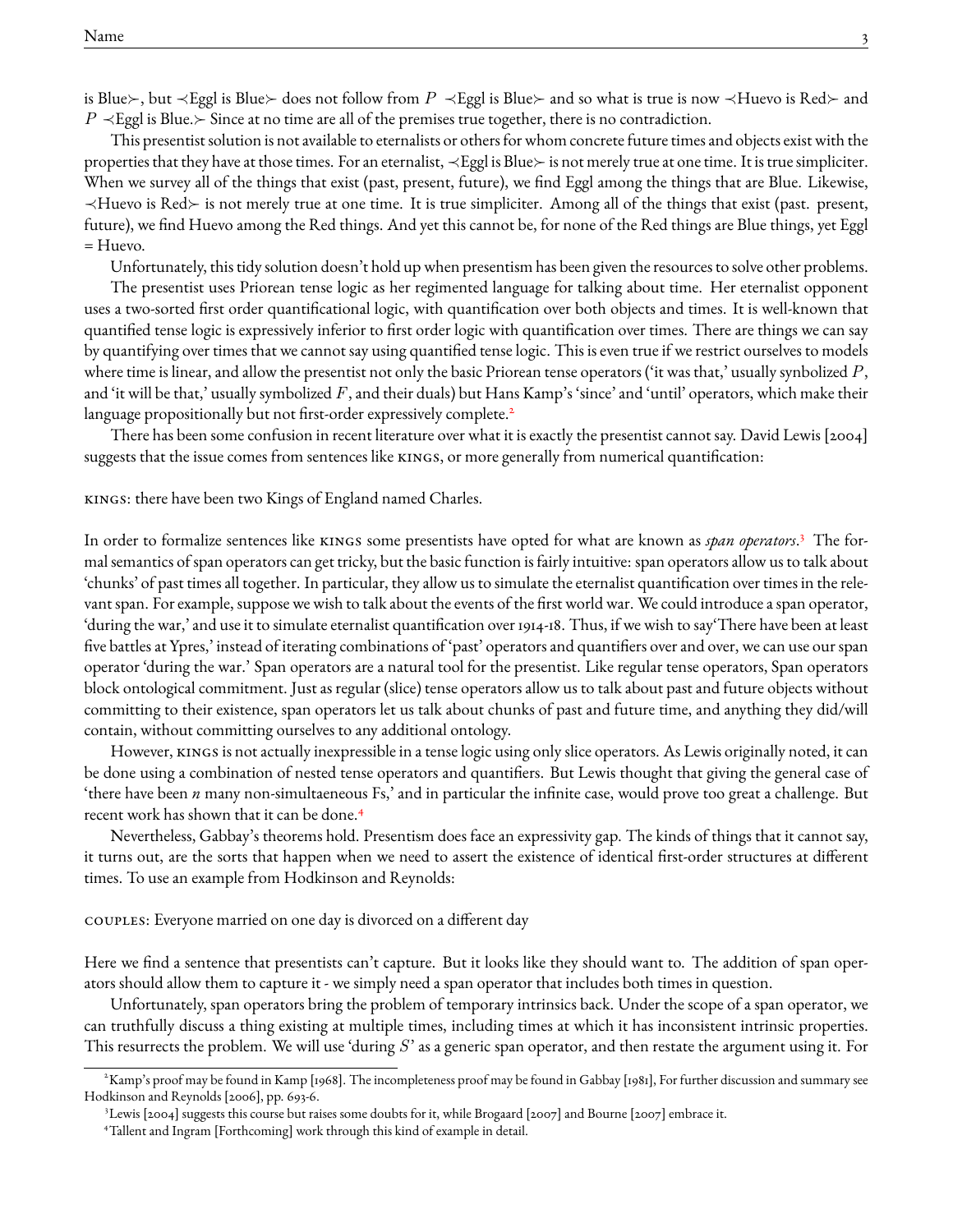instance, perhaps S is the span encompassing the year 2018, during which painted egg took place.

- $1^*$  During S(Huevo is identical to Eggl)
- $2^*$  During S(nothing is both Blue and Red)
- $3^*$  During S(Huevo is Red)
- $4^*$  During  $S(\text{Egg}|\text{ is Blue})$
- $5^*$  During S(If x is identical to y, then any property of x is a property of y)
- $6^*$  During  $S(\text{Eggl})$  is Red and Eggl is Blue (likewise Huevo))

The presentist solution to the problem no longer works. Both Eggl and Huevo exist with their conflicting color properties during the span, and consequently both premises 2 and 3 are true together.

But wait. The conclusion is not obviously a contradiction. Consider another case, using our 'during the war' operator. The United States was neutral from 1914-1917, then joined the war for 1917-1918. So ≺during the war, the United States was neutral≻ is true, and ≺during the war, the United States was a combatant≻ is true. Hence: ≺during the war, the United States was neutral and a combatant $\succ$  is also true. One is tempted to say: there is no contradiction here. Why? The United States was neutral 1914-1917, and it was a combatant 1917-1918. It was never neutral and a combatant during the war. This tempting response does not work. As David Lewis wrote, when introducing the original puzzle:

It is not a solution to say just how commonplace and indubitable it is that we have different shapes at different times. To say that is only to insist - rightly - that it must be possible somehow.<sup>[5](#page-0-0)</sup>

Likewise in the case of our span operator. Of course you can have different diplomatic statuses at different times during the war. The question is how. There is a domain of objects that exist during the war, and those objects have properties. We had better not say that one and the same object has incompatible properties, and we had better allow that during the war the United States was neutral and that during the war it was a combatant. And we cannot say, as presentists do in the original case, that it is because ≺the United States is neutral≻ is never true alongside ≺the United States is a combatant≻ During the war, they both are.

Whether or not 6<sup>\*</sup> is a contradiction will depend on the resolution of an unsettled issue in the semantics of span operators. Without getting into the technical details, here's why I think it's a problem. One way of thinking about the sentences of a formal language is as instructions about how to build a model. Sentences like ' $Fa$ ' tell us to ensure that our model has something in its domain of discourse than answers to 'a' and goes into the extension of the predicate F. Sentences like  $\forall xFx \rightarrow \neg Gx'$  tell us to ensure that none of the objects that go into the extension of F should go into the extension of G. We can then say that a set of sentences is consistent iff they give us instructions that can in principle all be followed together.

So the sentences in  $1^*$   $-6^*$  are instructions on how to build a model of the world during  $S$ , the span of times represented by the span operator.  $2^*$  tells us that the Fs and the Gs are disjoint. Then  $3^*$  tells us about an object, x, that is among the Fs while  $4^*$  tells us of an object, y, that is among the Gs.  $1^*$  tells us that they are identical, and  $5^*$  tells us that if they are identical, then they share their properties. These lead to  $6^*$ , which tells us that this object, named by both x and y, belongs in both the F and the G extensions. But that contradicts 2 ∗ . It doesn't seem like fact that they are under the scope of the span operator helps. Generally, a contradiction remains a contradiction when under the scope of a tense operator. So why should 6<sup>\*</sup> be any different?

The presentist solution to the original problem doesn't work for the version using span operators. Lewis offers two other solutions to the problem. I will now argue that neither is satisfactory for our new problem. This leaves the presentist in a bind: she can solve the expressivity problem with span operators, but then she needs a solution to the new temporary intrinsics problem.

Lewis did not exhaust the space of solutions to his problem, so I will not claim that what follows is an exhaustive exploration of how presentists with span operators can solve the problem. But they are suggestive of the kinds of issues that will inevitably emerge, and that should be enough to motivate exploring a solution that I know will work. First, I will explain the solutions in brief. Then I will show how they cause trouble when combined with presentist span operators.

<sup>5</sup>Lewis [1986], 205.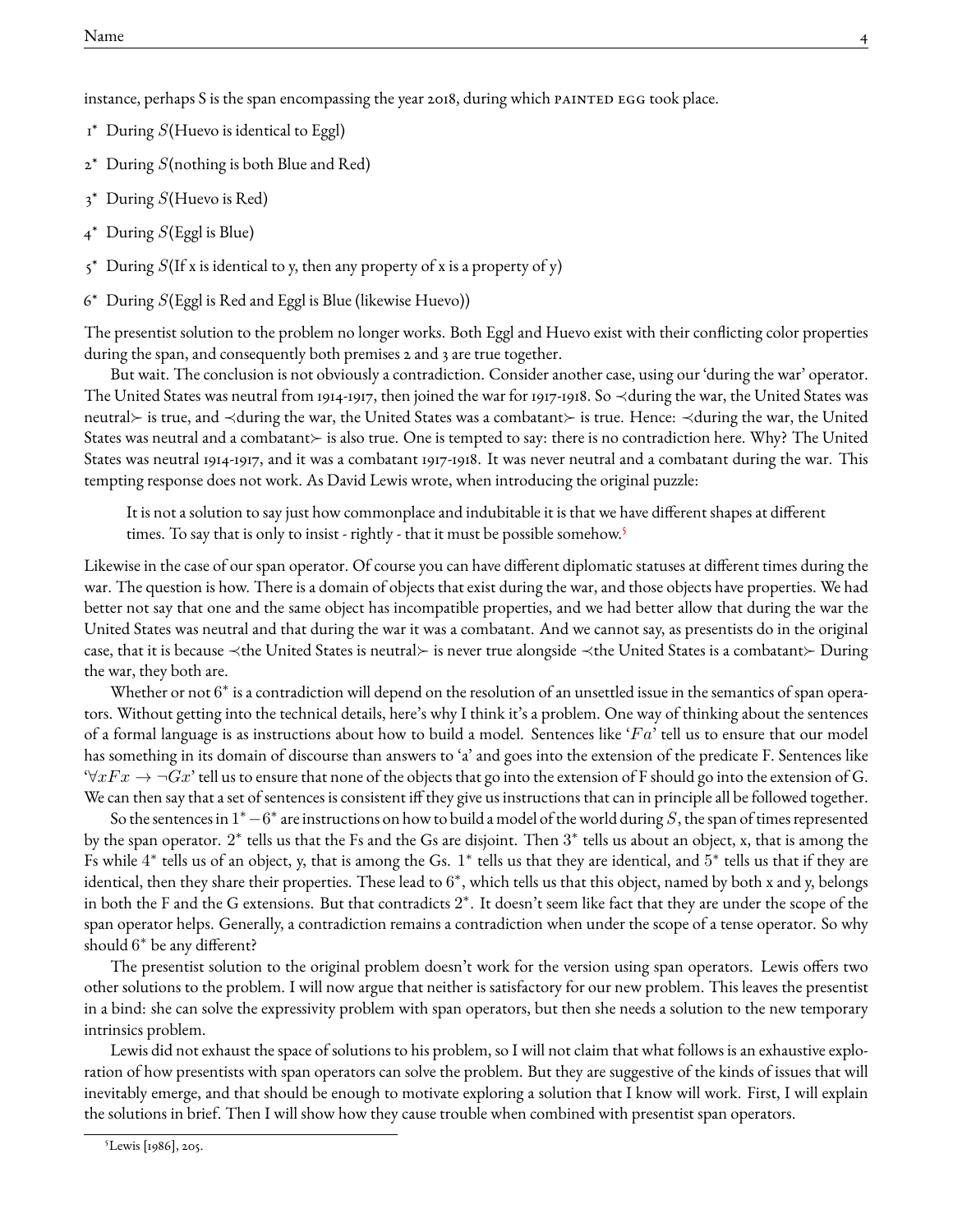The first: temporal parts. Just as objects are extended in space, we can think of (persisting) objects as extended in time. In fact, temporal parts give us an entire theory of persistence. How is it that I persist from yesterday to today? By having a part located at yesterday, and another located at today. The entirety of me is not located at any one point on the timeline, but covers a whole chunk of times, stretching from my birth to my death. I can then change my properties from time to time by having parts at earlier times with some properties and at later times with others. So when I move from sitting to standing, what is really going on is this: the part of me at the first time was sitting, full stop; the part of me at the second time is standing, full stop. The whole of me is neither sitting nor standing, but has parts which do both. Again, thinking about the spatial case can be helpful. My desk changes shape from cylindrical to rectangular as you go up the legs to the workspace. How? By having some parts, the legs, that are cylinders and by having another part, the workspace, that is rectangular. The whole of the desk is neither a cylinder nor a rectangle, but has parts that are either. According to temporal parts theory, I change shape over time much as my desk changes shape going up. By having different parts with different properties.

The second: time-relative properties. Instead of having the simple, monadic, intrinsic properties we think they do, objects have more complicated properties that involve times. There are two ways to implement this strategy.

The first is to make monadic properties into relations to times.<sup>[6](#page-0-0)</sup> Instead of being bent at the time I am sitting, where 'being bent' is a simple monadic property, I bear the 'bent-at' relation to the time at which I am sitting. Likewise, instead of having the simple, monadic property of being straight at the time at which I am standing, where ' being straight' is a simple, monadic property, I bear the 'straight-at' relation to the time at which I am standing. Changing shape is then a matter of having different shape relations to different times. But now there is nothing incomatible with my properties. Even when I am sitting, I bear the 'straight-at' relation to the later time at which I am standing, and even when I am standing, I bear the 'bent-at' relation to the earlier time at which I was sitting. having the 'bent-at' relation to t requires that I don't bear any incompatible shape relation to t. But it requires nothing about my shape relations to other times.

The second implementation leaves the properties as simple, monadic properties but changes the instantiation relation.[7](#page-0-0) We normally think of instantiation as having two components: the object, and the property that it instantiates. But we could think of it as having an extra component - a time of instantiation. Thus, instead of simply instantiating 'being bent' when I am sitting, It is true at all times that I exist that I instantiate-at-t being bent. Likewise, instead of instantiating 'being straight' at the time I am standing, I instantiate-at-t' being straight at all times that I exist. To change shape on this view is to instatiate-at-t one shape property and to instantiate-at-t $^\prime$  a different shape property, where t $^\prime$  is later than t. This too solves the problem; instantiating-at-t being bent requires that I not instantiate-at-t any incompatible shape property, but says nothing about what I instantiate-at-t'.

Neither of these strategies is viable for the presentist with span operators, and for similar reasons: both involve quantification over times that may be innocent while under the scope of a span operator but causes a mash when combined with truths about the present. We will begin with temporal parts. Let's assume that our presentist is a full blown mereological universalist, so she believes in absolutely unrestricted composition. Thus, she would be fine with temporal parts if there were more than one time. Nevertheless, she believes that only one time exists. Consequently, there are no temporally extended objects. Enter the span operator. During the war, more than one time existed. Consequently, during the war there were temporally extended objects. But now our presentist has to say some very odd things, most notably:

odd: There are no temporally extended objects, but during the war there were temporally extended objects.

It's not incoherent to say ODD. There are no artillery battles in eastern France, but during the war there were artillery battles in eastern France. But it is odd. It's not as if temporally extended objects, like artillery battles, ceased when the war ended. During the next year, there will be temporally extended objects. Nevertheless, no temporally extended objects exist. Again, this is not because we are in a weird moment populated by instantaneous objects. During the next year, I, who exist now, will be a temporally extended object.

The oddness is generated by the presentist's ontologically non-committal span operators. Because only present objects exist, and the present is not temporally extended, temporally extended objects can only be said to exist under the scope of existentially non-committal operators. They're strangers to the presentist ontology, and should be avoided if they can be.

Next we will discuss property-relativizing. The first way to relativize properties is to make them relations to times.

<sup>6</sup>Lewis [1986] considers and rejects this implementation.

<sup>&</sup>lt;sup>7</sup>van Inwagen [1990].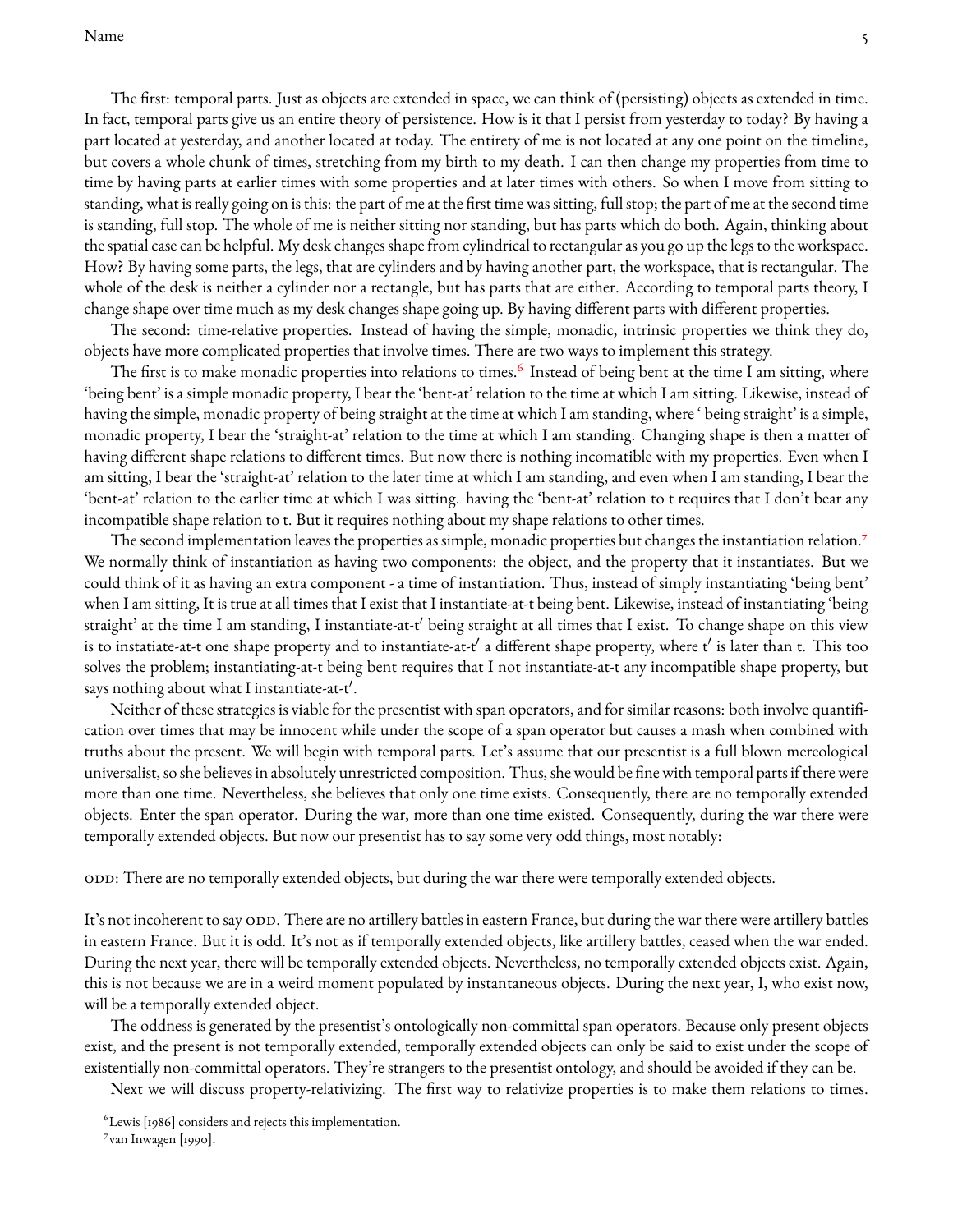The problem here for presentists is fairly straightforward: there is only one time at a time. Consequently, on the plausible assumption that relations require relata, there can only be relations to one time at a time. This makes the first account of change fall apart. Recall that on this view, to change shape is to bear different shape relations to different times. But since, on presentism, there is only ever one concrete time (we'll think about abstract times later) to bear relations to at a time, there would never be any intrinsic change of any sort.

The second way to relativize properties is to relativize instantiation. On this view, instantiation does not merely relate an object to a property. It relates an object to a property and a time. Change is then instantiating-at-different-times different properties. The problem with this way again comes down to the lack of times in the presentist ontology. There is only ever one time, and so, on the plausible assumption that relations can only relate things that exist, instantiation-at-a-time can only relate objects and properties to the present time. Once again, we lose our account of change. At the present, I cannot be both bent-at-t and straight-at-t'. At most one of t and t' exists, and so I can instantiate-at-a-time properties at at most one of them.

Some presentists may object here that they do allow non-present times into their ontology. They merely make them abstract, or non-concrete. But they exist, and are therefore perfectly eligible as relata in the triadic instantiation relation we are considering.

Unfortunately, this does not resolve all of the problems. Amongst the varieties of change recognized by the presentist there is a very important one that times undergo: change in their A-properties, the change from present to past and from future to present. This kind of change is poorly served by the three part instantiation relation.

To see the problem, begin with two times. A given time, t, is now present as I am writing. A different time,  $t'$  is present when you are reading what I've written. In a normal presentist theory, what makes t present now is that it instantiates presentness (or whatever grounds presentness) *simpliciter*. What will make t' present then is the same thing. But in the new theory, t can't instantiate presenteness *simpliciter*. Even if our old dyadic instantiation relation can be defined in terms of triadic instantiation as instantiation-at-all-times, as van Inwagen suggests, t can't instantiate it. Each time is only present at itself, and so only instantiates-at-itself presentness. Instead, t must settle for instantiating-at-itself presentness, instantiatingat-earlier-times pastness, and instantiating-at-later-times futurity. Likewise for t $\prime$ . This is all it is for t and t $\prime$  to change their A-properties.

But now there is no difference between which A properties t and  $t'$  instantiate-at-a-time when they are present, past, or future. Right now, t instantiates-at-t presentness and instantiates-at-t $^\prime$  pastness, while t $^\prime$  instantiates-at-t futurity and instantiates-at-t/ presentness. When you read this passage, the situation will be the same. No time will instantiate-atanything anything different. Every time will instantiate-at-itself presentness, will instantiate-at-later-times pastness, and will instantiate-at-earlier-times futurity. And since no time instantiaties-at-all-times pastness, presentness, or futurity, there will be no instantiation *simpliciter* of any A-properties. The dynamism that an A-theory is supposed to have is gone.

Perhaps the presentist can try to preserve change in A-properties by retaining a primitive two place instantiation relation (e.g. not van Inwagen's one that is defined as instantiating-at-t for all t) alongside the 3-place one. There's a danger here of ideology bloat, but we'll ignore that for now. Keeping a primitive two-place instantiation relation will allow her to retain her old theory of change for A-properties, while analyzing change under the scope of a span operator using the three place instantiation relation. But there's still a problem. The presentist theories of change and of instantiation will now fit poorly together, similarly to how her ontology did when we considered a solution in terms of temporal parts. Under the scope of her span operators, she cannot use the two place instantiation relation for objects that change in their intrinsic properties. That's what the problem of temporary instrinsics is all about. So change under the scope of a span operator will have to be analyzed with the three-place instantiation relation. So she will be comitted to further odd sentences, such as:

odder: During the war, no times changed their A-properties. But now, times in the future will become present and the present will become past.

It sounds as if the nature of time itself changed on Armistice Day. But of course it didn't.

This leaves the presentist without a good response to the revived problem of temporary intrinsics. Before we venture a solution, we will see that presentism's woes don't end there. Next, we will explore a different problem for presentists arising from persistence of past or future objects.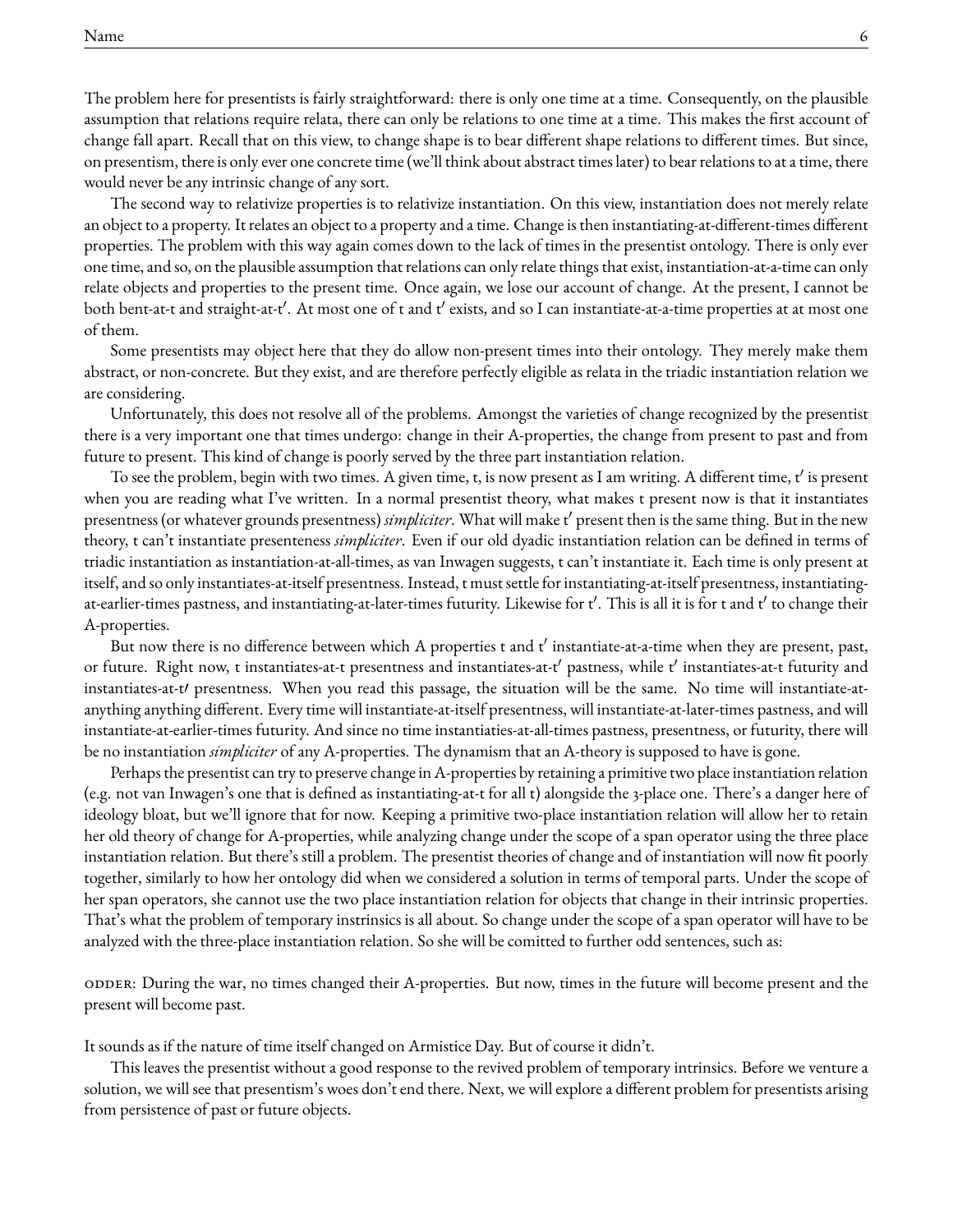### **3 Persistent Non-Existents**

The second problem for presentism is generated by several other views in combination with presentism. The first we will call serious presentism. Like its modal analog serious actualism, serious presentism says that non-existent objects cannot bear properties or stand in relations. But while SERIOUS ACTUALISM targets only non-actual objects, SErious presentism targets merely past and future objects. According to the serious presentist, only present objects bear properties or stand in relations.

Singular propositions are about things directly, not by way of descriptions that the things happen to fulfill or quantified sentences that they happen to witness. Two examples. First: ≺Caesar crossed the Rubicon≻. Second: ≺John (which we shall provisionally name the first pilot to complete a successful flight in the 23rd century) will take of  $\mathcal{F}$ . These contrast with nearby propositions, such as: ≺the first Roman emperor crossed the Rubicon≻, ≺someone or other crossed the Rubicon at a key moment in Roman history≻, ≺someone will complete a successful flight in the 23rd century≻, and ≺the first pilot to complete a successful flight in the 23rd century will take off $\succ$ . It's tricky to give a hard and fast definition of the difference between singular and non-singular facts, but the canonical statement of a singular fact involves a proper name as its subject, while the canonical statement of a non-singular fact does not.

It's a common view that singular propositions have their subjects as constituents. Serious presentists who accept that there are true singular propositions about merely past or future objects must dissent. I think the dissenters have a strong case,<sup>[8](#page-0-0)</sup> and the problem I am interested in does not require singular propositions to have their subjects as constituents in order to arise, so I will grant them its falsity.

The problem I'm interested in comes about because there are true singular propositions about merely past and future objects at different times in their careers. Caesar not only crossed the Rubicon; he also conquered Gaul. John will not only take off, but he will land. But what makes the propositions ≺Caesar crossed the Rubicon≻ and ≺Caesar conquered Gaul≻ propositions about the same person? What makes the propositions ≺John will take off≻ and ≺John will land≻ propositions about the same person?

The usual explanation won't do. The usual explanation of why two singular propositions are about the same object is that they contain the same object as a constituent. But presentist-friendly singular propositions do not have the objects they are about as constituents, so it is not obvious that presentist-friendly singular propositions must have a constituent in common when they are about the same object.

Perhaps we could adapt the usual explanation to use presentist-friendly entities in place of the objects that singular propositions are about. We might, with Alvin Plantinga, help ourselves to individual essences<sup>[9](#page-0-0)</sup>, so that singular propositions about Caesar feature Caesar's essence as a constituent and singular propositions about John feature John's essence as a constituent.

In order for the strategy of replacing individuals as constituents of singular propositions about them with their essences to work, and so getting an explanation of why different singular propositions can be about the same individual, it must be true that every individual that ever has or will exist has an essence that always exists. Otherwise, the presentist will face all of the same problems that come from making individuals constituents of singular propositions all over again. The point of invoking essences is to invoke an entity that is (a) intimately associated with exactly one object, and (b) never passes into or out of existence.

Recall that a Plantingan essence is a property that a given object would have if it were to exist, and that no other object could possibly have. Following Robert Adams, we can recognize three kinds: thisnesses, qualitative essences, and  $\alpha$ -relational essences.[10](#page-0-0)

A thisness is the property of being (or of being identical to) a given individual. The thisness of Caesar is the property of being (identical to) Caesar. Whenever Caesar exists, Caesar instantiates this property, and if anything instantiates the property, it is Caesar. A qualitative essence, by contrast, is a property (or conjunction of properties) that are themselves qualitative (roughly: don't make reference to specific individuals in their canonical statement), but could only possibly by

<sup>&</sup>lt;sup>8</sup>Merricks [2011].

<sup>9</sup> Since there is now some dispute as to whether Plantingan essences capture the concept of essence, see Fine [1994], let it be known that I don't really care if Plantingan essences are proper essences or if they have been misnamed. I am more interested in the entities defined and explored in Plantinga [1974] than I am in something approaching a 'folk' concept of essence.

<sup>&</sup>lt;sup>10</sup>Adams and Plantinga both mention a fourth: world-indexed properties. But as Adams [1979] notes, there is no reason to believe that there are world-indexed properties that are essences of things that don't exist without there being one of the other kinds as well.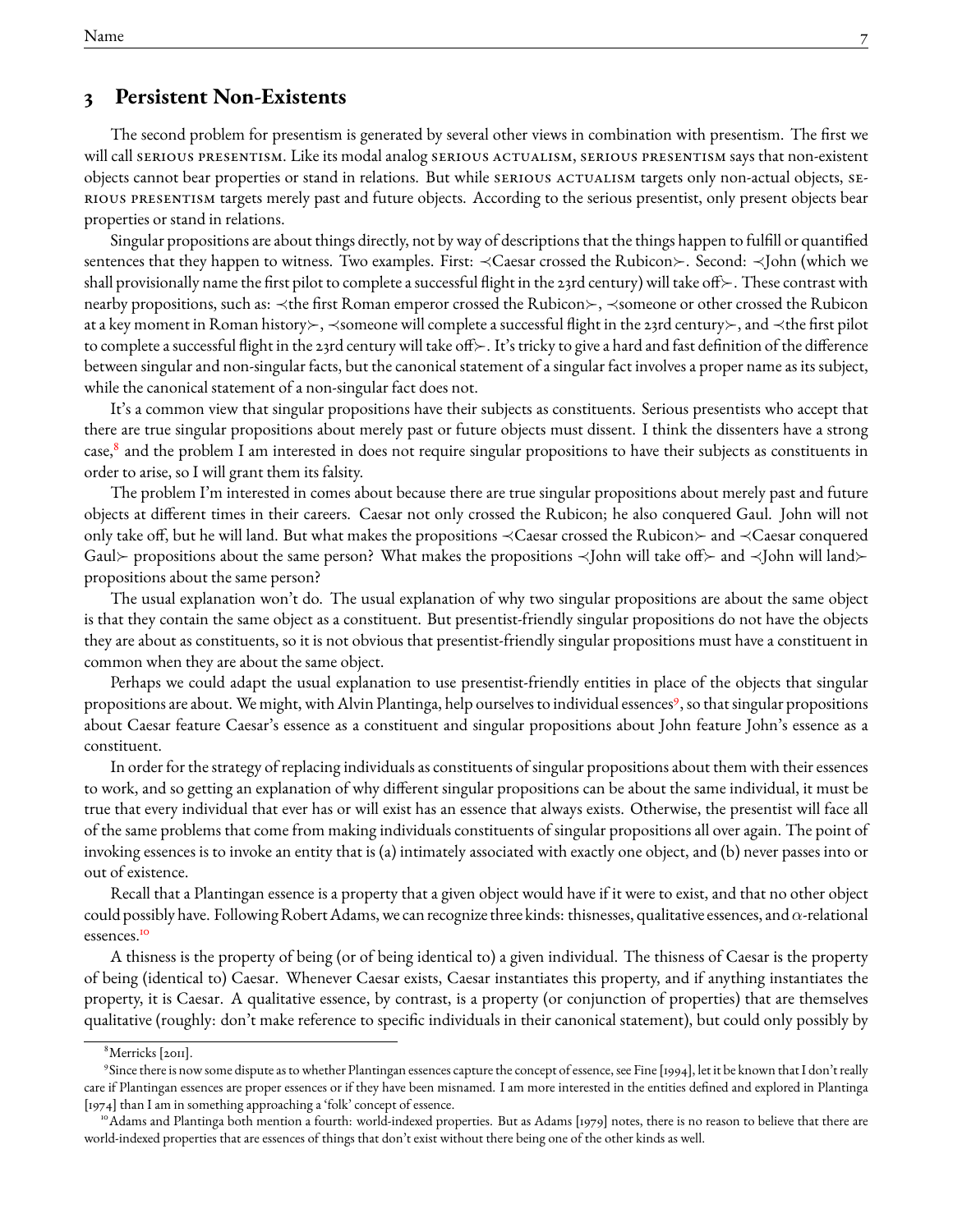possessed by one possible thing. Finally, an  $\alpha$ -relational essence is the property of bearing R to  $o_1...o_n...$ , where  $o_1...o_n...$ all exist and R is a qualitative relation. For example (assuming that origins essentialism is true), if we call the particular egg and sperm that combined to produce Caesar S and E, then *being the unique person produced by the union of S and E* is an a  $\alpha$ -relational essence of Caesar.<sup>[11](#page-0-0)</sup>

Of these three kinds of essence, two of them can exist uninstantiated. A purely qualitative essence and an  $\alpha$ -relational essence. For example, had Caesar's parents never met, the  $\alpha$ -relational essence of Caesar's we discussed still would have, so long as S and E still did. Plantinga is of the opinion that even a thisness could exist uninstantiated, but Adams [1981] disagrees. In this dispute I side with Adams. Those who insist on uninstantiated thisnesses can solve the problem, but at a price I deem too high.

Plantinga's main use of uninstantited essences was in giving the semantics for his quantified modal logic. Timothy Williamson has raised serious problems for Plantinga about this, although relitigating them would take us too far afield. As Williamson suggests, and Meghan Sullivan argues in more depth, Williamson's views about modality and modal logic can be smoothly transposed to be about time and tense logic. I side with Adams over Plantinga primarily for the reasons Williamson gives, transposed into the temporal case.<sup>[12](#page-0-0)</sup>

Although essences that aren't thisnesses may exist uninstantiated, I will argue that they are not good enough to stand in for objects as constituents of singular propositions. Why? Because there is no guarantee that every object will at every time have an existing essence. And so there is no guarantee, if essences are constituents of singular propositions, that at every time all of the singular propositions that should exist do exist.

I will make this argument by constructing an example: a very simple world where there are times when some past or future objects do not have any existing essences. We begin with a homogenous iron sphere, which we shall name Julius. Next, we will consider a duplicate of Julius, this time named Marc. In our world, Julius and Marc are the only objects that exist. But they do not exist at the same time. Instead, Julius exists first, then is annihilated, and later Marc exists.

In our simple world  $w_1$  we note three blocks of time:  $t_1$ , when Julius exists;  $t_2$ , when neither Marc nor Julius exists, and  $t_3$ , when Marc exists. Because Marc and Julius are qualitative duplicates, neither has a qualitative essence. Because Marc and Julius never exist at the same time as anything else, neither has an  $\alpha-relational$  essence. So the only essences Marc and Julius have are thisnesses. But since thisnesses only exist when instantiated, neither Marc nor Julius has an essence that exists at everytime in their little world. Consequently, if singular propositions have the essences of the things they are about as constituents, the singular propositions about Marc and Julius only exist when Marc and Julius do. A presentist who wishes to have singular propositions exist even when the objects which they are about do not will thus find essences unacceptable as constituents of singular propositions. Consequently, the simple fix to the usual solution to the question of how different singular propositions can be about the same object is unsatisfactory.

Before we move on, we should address a few objections to the case by adding a few wrinkles. First wrinkle: what if Marc or Julius has an α-relational essence involving spacetime itself? So far, I have talked like a substantivalist about time and probably space. But we could do this with a relational spacetime, although we would have to make some modifications. Instead of talking about objects existing "before" or "after" each other, we describe the world thus: Marc exists, and Julius exists, and there is a spatiotemporal relation R between them, so that Rjm is the only true fundamental relational fact in our world. In a relational spacetime, this will not be enough to say whether Marc and Julius exist before, after, or at the same time as each other. But so long as R ensures that Marc and Julius do not overlap, it will then be consistent with all the fundamental facts at our world to say that Marc and Julius exist in different, non-overlapping blocks of time. <sup>[13](#page-0-0)</sup> Second wrinkle: what if we can find  $\alpha$ -relational essences for Marc and Julius by using relations to the world they inhabit, which is composed of Marc when Marc exists and Julius when Julius exists? It's a little tricky to find an appropriate relation, since any relation that makes reference to Marc or Julius won't fit the bill. But perhaps we can exploit the fact that Julius is first and Marc is second, with relations like: 'being a world and being composed by x, and never having been composed by anything other than x' to Julius, which the world never bears to Marc, and 'being a world and being composed by x only after being composed by a homogenous iron sphere that is distinct from x,' which the world bears to Marc and never to Julius.[14](#page-0-0) In response, I will deny that there is some thing, 'the world,' over and above the iron sphere that exists and is composed by one

<sup>11</sup>note that while the relation *being the unique person produced by the union of* is a qualitative relation, the property *bearing the relation of being the unique person produced by the union of S and E* is a non-qualitative property.

<sup>&</sup>lt;sup>12</sup> See Sullivan [2012] and Williamson [201x], especially chapters 3-6.

<sup>&</sup>lt;sup>13</sup>Thanks to Isaac Wilhelm for discussion on this point.

<sup>&</sup>lt;sup>14</sup>Adjusting these relations for the relational case is an exercise for the bored and physics-inclined reader.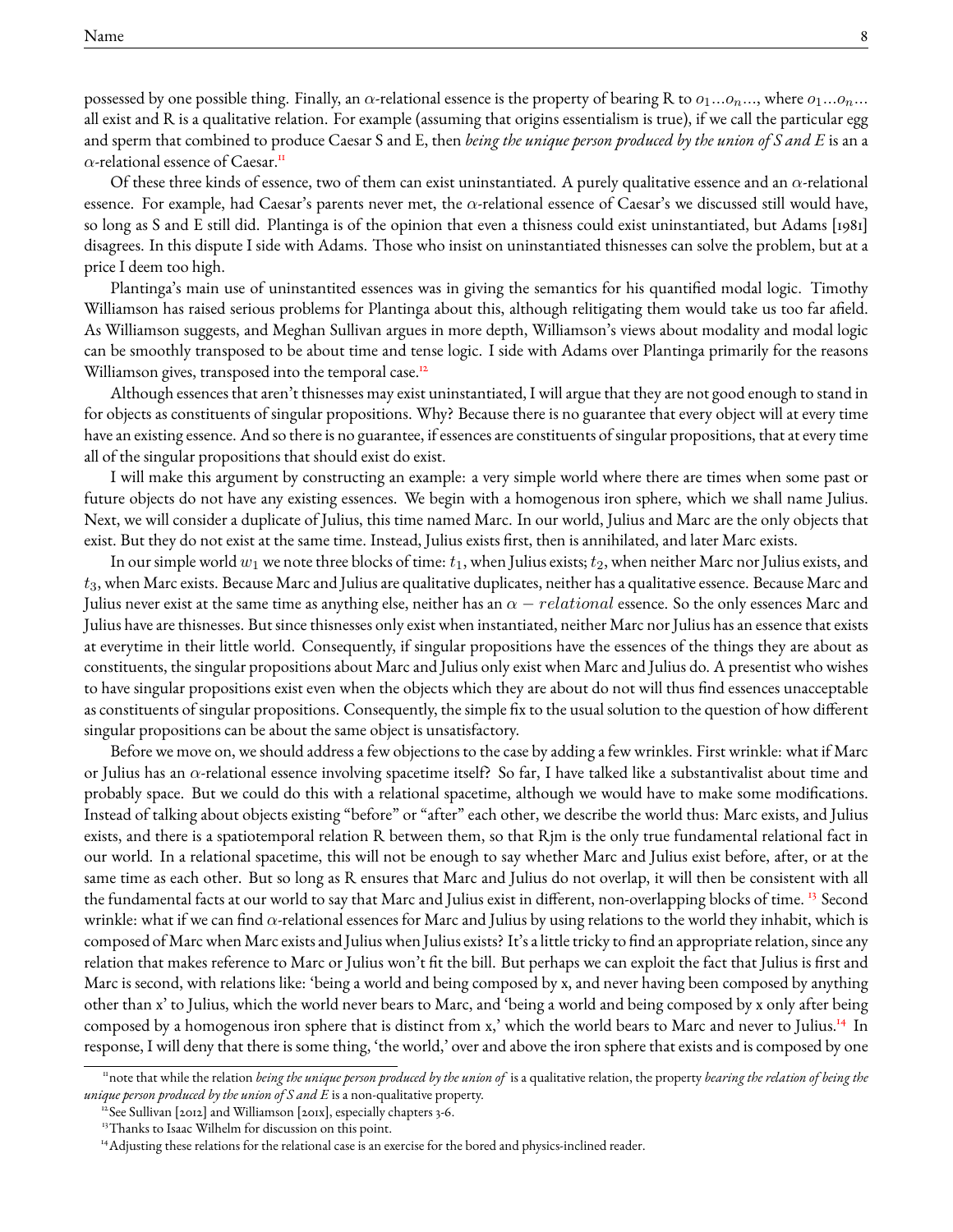sphere at some times and at different times the other. The sphere is all there is; sometimes the one, sometimes the other.<sup>[15](#page-0-0)</sup> So much for the usual explanation. Presentism requires something different.

### **4 A Presentist Counterpart Theory**

According to stage theory, objects are timebound (a bit more carefully: the typical referents of names are timebound. A stage theorist is free to believe in temporally extended objects, but her theory of object-identity takes the referents of typical names in ordinary language to be the timebound instantaneous objects and proceeds to give a theory of persistence for them).<sup>[16](#page-0-0)</sup> They each exist at only one instant. Nevertheless they persist through time, but not by being numerically identical to objects that exist at later times. Instead, they persist through time by having counterparts that exist at later times. There are various ways of spelling out the counterpart relation (things like causal and psychological continuity and objective similarity are important) depending on context, but it depends on qualitative properties. This is important. A goal of David Lewis's modal counterpart theory was to give an account of identity across worlds that did not invoke non-qualitative properties or relations. Likewise, what will make a temporal counterpart theory attractive to us as a solution to the problems I've raised for presentism is its ability to give a theory of persistence through time that does not invoke non-qualitative properties.

Already we can see presentist-friendly elements in the stage theory. It has no use for temporally extended objects, and it does not invoke non-qualitative properties. Likewise, the presentist's objects do not exist at more than one time, and she will have a hard time with non-qualitative properties for non-present objects. But we will need to tweak standard stage theories a bit to use it as presentists.

A typical stage theory says: object on which exists at  $t_n$  persists until  $t_m$  because it has as counterparts objects on...om, where at least one of  $o_n...o_m$  exists at each time from  $t_n$  to  $t_m$ . Thus, while it does not invoke temporally extended objects, it does invoke multiple times and objects existing at different times. This is inconsistent with the presentist ontology. So a presentist stage theory had better find a way to do without them.

The natural presentist approach is to replace times with tense operators, and to confine discussion of existence at other times to sentences within the scope of tense operators. Thus, the presentist might say: object  $o_n$  which exists at  $t_n$  will exist in the future (did exist in the past) because it will have (has had) as counterparts future (past) objects  $o_n...o_m$ . This eliminates any reference to other times, but it still is committed to past and future objects. In order to remain presentist-friendly, we'll need to talk not of past and future objects, but of the kind of objects that will (did) exist: object o<sub>n</sub> which exists at  $t_n$  will exist in the future (did exist in the past) because there will (did) exist objects  $o_n...o_m$ , and these objects will (did) fulfill the conditions of the counterpart relation to  $o_n$ .

Now we are only quantifying over non-present objects within the scope of tense operators. But we have talked about the "conditions of the counterpart relation," which bears further elaboration. David Lewis first introduced the counterpart relation as a way of reckoning sameness across (what he took to be concrete) possible worlds. As he says:

Your counterparts resemble you closely in content and context in important respects. They resemble you more closely than do the other things in their worlds. But they are not really you. For each of them is in his own world, and only you are here in the actual world. Indeed we might say, speaking casually, that your counterparts are you in other worlds, that they and you are the same; but this sameness is no more a literal identity than the sameness between you today and you tomorrow...The counterpart relation is a relation of similarity...it is the resultant of similarities and dissimilarities in a multitude of respects, weighted by the importances of the various respects and by the degrees of the similarities.<sup>[17](#page-0-0)</sup>

The basic idea is simple but very powerful. Sometimes we wish to reckon two items in a domain of quantification (what we might wish to call 'bearers of logical quantity' in order to avoid incorrectly referring to them as distinct objects) 'the same' even though they do not share all of their properties. When we do, our goals and context will determine a relation that holds only between items that are the same (in some contexts this will be an equivalence relation, but it need not be<sup>[18](#page-0-0)</sup>; in some contexts this will be numerical identity, but it need not be). Lewis calls the genus of these relations 'counterpart.'

<sup>&</sup>lt;sup>15</sup>Thanks to Dean Zimmerman for discussion on this point.

<sup>&</sup>lt;sup>16</sup>Sider [1996] and Hawley [2001] give in depth expositions.

<sup>&</sup>lt;sup>17</sup>Lewis [1968].

<sup>&</sup>lt;sup>18</sup>See Sider [2018].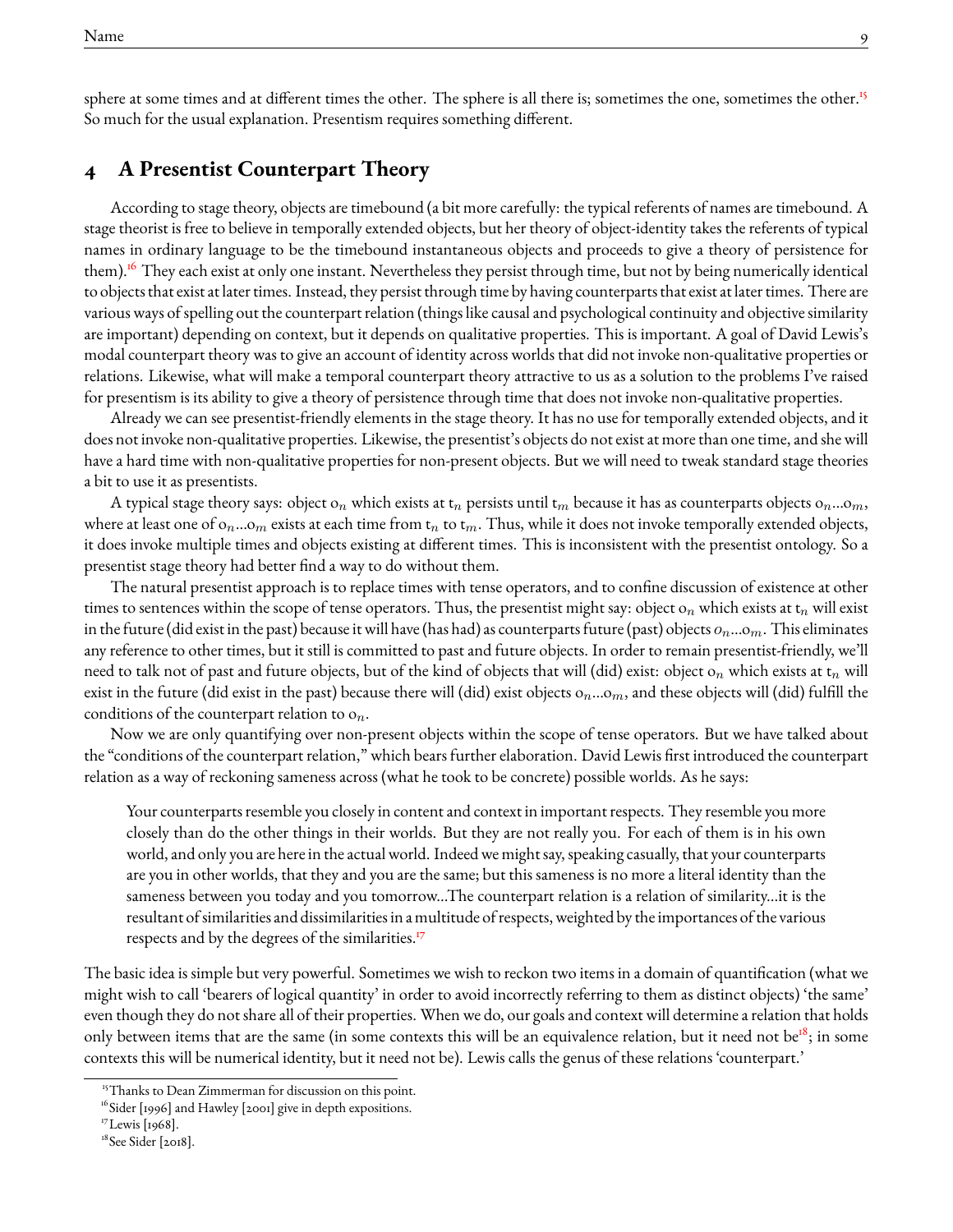Modality *de re*is not the only question in which counterpart relations have been invoked. Ted Sider has already defended a counterpart theory to explain persistence over time, which he calls a stage theory. Sider's stage theory is set within a fourdimensionalist ontology, which has both temporally extended objects and their temporal parts, along with the eternalist's ontologically egalitarian times. Sider argues that even if there are temporally extended objects available, some of the puzzles about persistence over time (such as Parfit's fission cases) are better explained by making the typical referents of names and objects of ordinary quantification be stages, with persistence across times explained by a counterpart theory. My argument is similar to Sider's: the problems I have introduced are best resolved by a counterpart theory. I will now show how adopting a counterpart theory solves the two problems for presentism I raised in §2 and §3.

#### **4.1 Temporary Intrinsics Revisited**

As I have argued, introducing span operators resurrects the problem of temporary intrinsics for presentists. But a counterpart theory makes it go away. The problem of temporary intrinsics depends on a version of Leibniz's Law:  $x=y$  iff (Fx iff Fy). If two items in the domain of quantification are the same thing, they have all the same properties. But counterpart theories are designed to provide a sameness relation that is not numerical identity, does not follow Leibniz's Law, and may not even be an equivalence class. Eternalist stage theorists will deny premise 1 in the temporary intrinsics problem (while accepting a replacement for 1 phrased in terms of sameness), while presentist stage theorists will deny premises 1 in the resurrected problem of temporary intrinsics (while accepting a replacement for 1 phrased in terms of sameness). A presentist stage theory solves the new problem of temporary intrinsics straightforwardly and unproblematically.

#### **4.2 Persistent Non-Existents Revisted**

The second problem we raised for presentism came from entities that do not presently exist, exist(ed) at more than one time, and have true singular facts about them. For simplicity, we will focus on one case: the case of ≺Caesar crossed the Rubicon≻ and  $\prec$ Caesar conquered Gaul≻. We wish for an explanation of how the fellow who crossed the Rubicon is the same guy who conquered Gaul. We can do this with the counterpart theory.

With each singular proposition we can associate a general one that, instead of using names, uses detailed descriptions of the thing named. Thus, we can pair ≺Caesar crossed the Rubicon≻ with ≺A person with such-and-such description crossed the Rubicon $\rightarrow$ , where the such and such gives a complete qualitative description of Caesar at the crossing. Likewise, we can pair ≺Caesar conquered Gaul≻ with ≺A person of such-and-such description conquered Gaul≻, where the such and such gives a complete qualitative description of Caesar during the conquest. Our counterpart theory will then tell us if the person who conquered Gaul is also the person who crossed the Rubicon. If the pair of descriptions fits the requirements for describing counterparts - which are entirely qualitative - then we can say that they describe the same person. And since each is also a description of Caesar, they each describe Caesar.

This solves the problem. The guy who conquered Gaul is the same one who crossed the Rubicon because the qualitative past tense facts about them underwrite a counterpart relation between them. This solution invokes only presentist-friendly resources, and provides a second demonstration of the rewards counterpart theory has to offer the presentist.

One final note. I have offered a story about what facts in the world explain facts like 'The Caesar who conquered Gaul is the very same person as the Caesar who crossed the Rubicon.' I have not offered a story about the semantic content of  $\prec$  Caesar conquered Gaul  $\succ$  or  $\prec$  Caesar crossed the Rubicon  $\succ$ . I have not, therefore, saddled myself with a descriptivist theory of reference, or with a theory where names are disguised descriptions. What I have said is compatible with different theories of reference. I have offered a theory of how, within a presentist-friendly ontology and ideology, using facts that the presentist already needs to take as fundamental, to ground facts that say when some singular propositions are about the same person. Even when that person does not exist, and so the usual explanation is unavailable.

### **5 Conclusion**

To conclude: I have argued that presentism faces two hitherto unsolved problems. The first comes when combining its traditional solution to the problem of intrinsic change with the span operators required for it to answer the expressivity objection levelled against it. The second comes when we ask how it is to ground facts about cross-temporal reference for singular propositions about objects that do not at present exist. The solution to both, I argue, is stage theory. Stage theory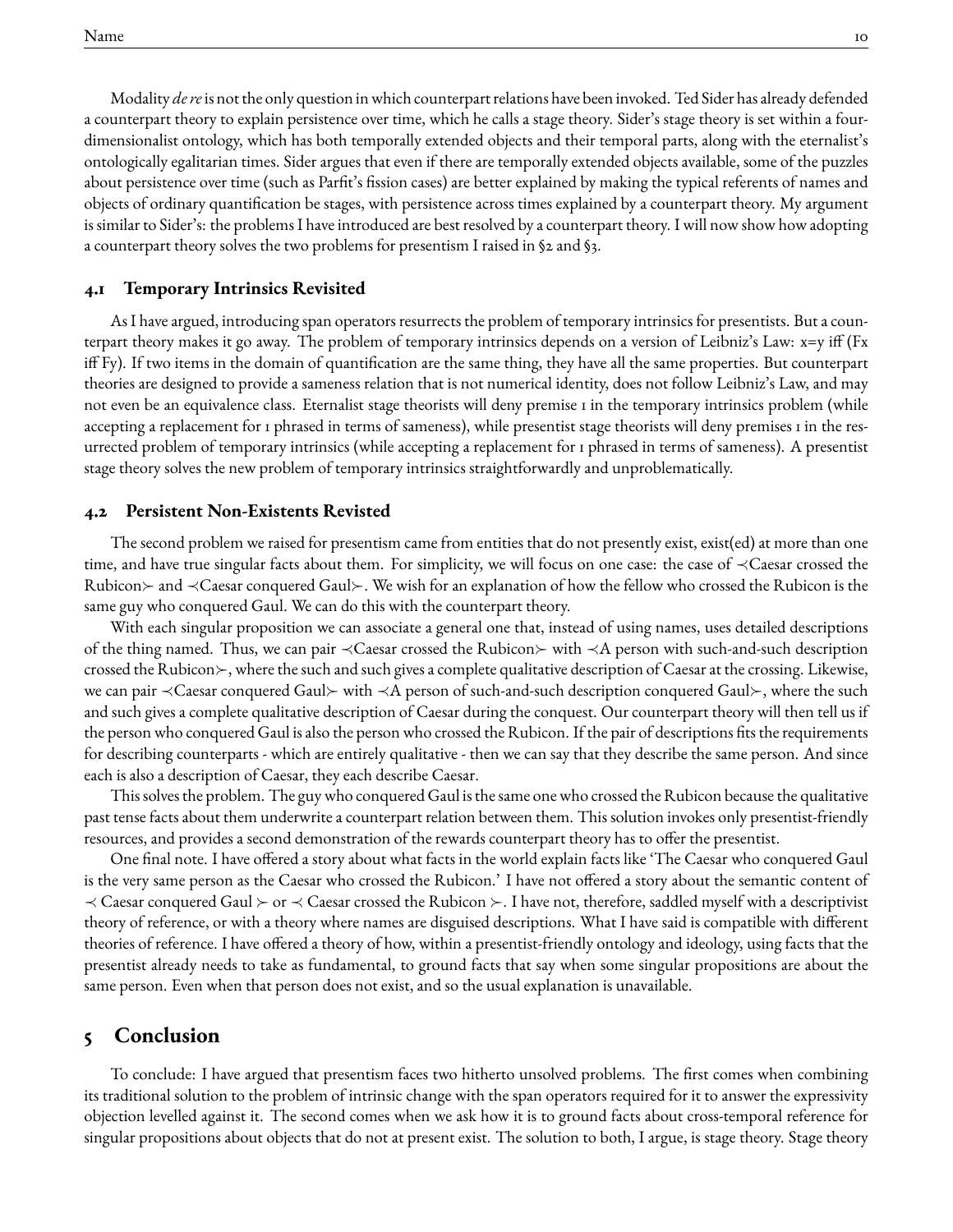can be formulated in a way that is presentist-friendly, and used to dissolve both objections. This recommends it to the presentist.